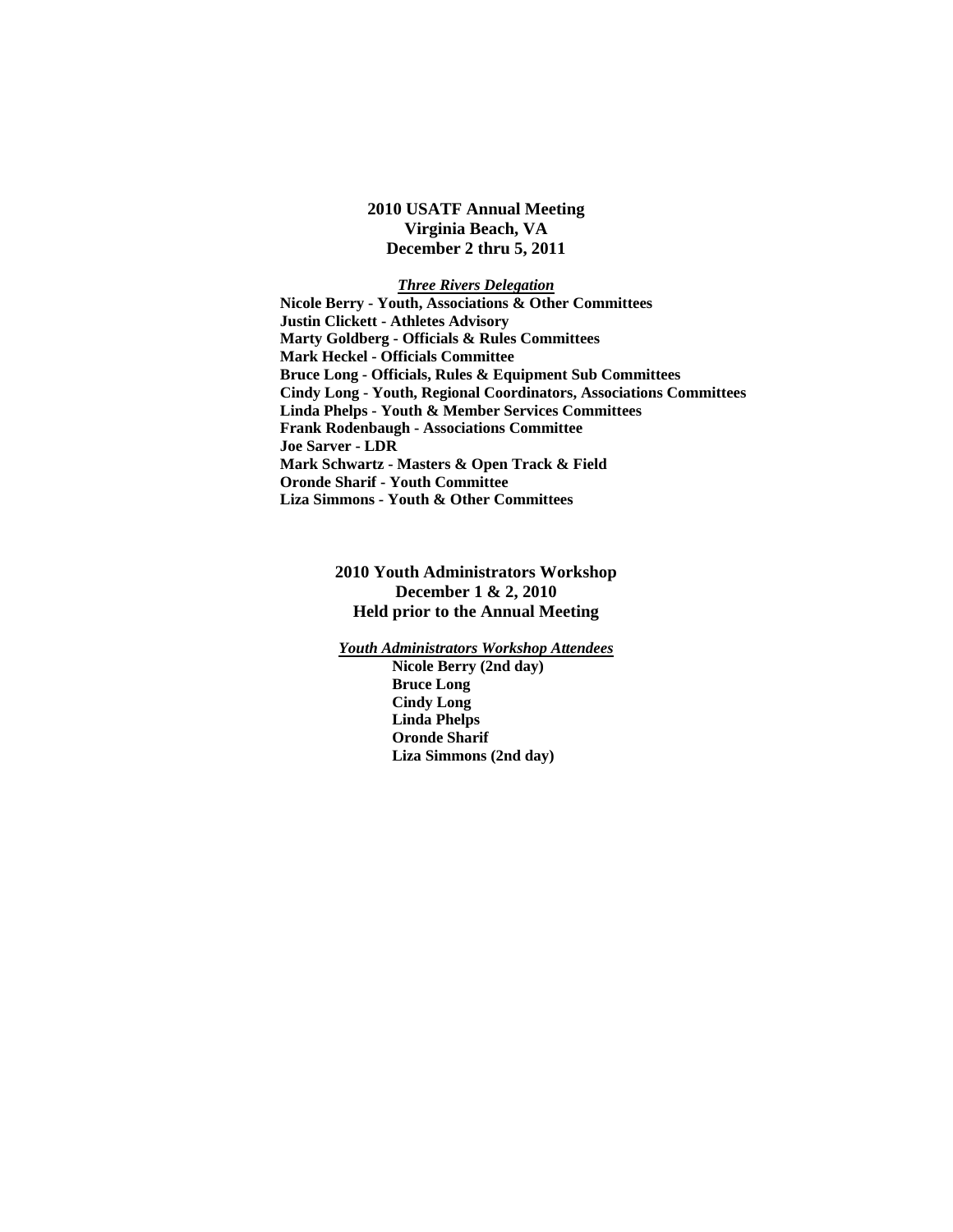# **Convention Report – Marty Goldberg Committees Covered - Officials & Rules**

#### Thursday, Dec 2

#### First Timers Orientation

 Bill Roe and Barbara Palm outlined for the 25 in attendance what USATF is all about. The mission, organizational structure and the differences of the composition of the membership. They went over the schedule of the convention, discussing what will happen at the meetings, who will be attendance and that everyone is welcome to observe the committees as they work. They also spoke of the general sessions and what we could expect in those meetings. It was informative to the rookies there.

#### Rules- General Session I

 John Blackburn and Bob Podkammer conducted the general rules session. General statements were made from some of the subcommittee chairs regarding possible rule changes or changes in the wording of rules and compliance with IAAF rules. Not exactly what I was expecting, very boring.

#### Opening General Session

 Met with the rest of the Three Rivers delegation and sat in our appropriate seats. Lots of welcoming speeches from Stephanie Hightower, Darleen Hickman, the mayor of Virginia Beach and some other speakers. Nice but long winded.

#### Virginia Beach Welcome Reception

 Free beer and hors deourves, but after one beer, met up with group of official friends from Kentucky and went out to dinner at Rudys. Nice seafood place.

#### Friday, December 3

Officials General Session I

 Len Krsak presided over the meeting. He introduced the executive Board who gave reports. Nominations and elections were held and the new officers took over. Mark Heckel from Three Rivers was elected as chair of the Training Committee. More reports were given.

### Rules General Session II

 Committee Chairs went over some submissions for rule changes from the LDC. They stayed on the same topic for more than an hour. Lots of little things, such as if an athlete lives within an association area, yet works and trains in an other association area can he/she represent that area in competition when he doesn't live there. Sharp discussion went on. They spent the better part of an hour on just that one point.

#### Officials Session I Safety at Meets

 Very, very interesting session conducted by Shelby Sharpe , an official as well as an attorney who represents many of the meets we go to. He started out defining the various types of liability, general liability, and professional liability, accidental and medical liability. He covered Legal Standards for Liability, The Competition venue, Adjacent Competition Areas (overlapping throwing sectors), Dangers Around and Within Competition Areas, Equipment, Lighting just to name a few items

 He went over When does Liability Exposure Begin, strong emphasis on Marshalling, Health Care Providers, Dealing with Media, as well as Spectators. It was a very interesting and important session. IMPORTANT He emphasized that every official including meet management should have copy of our liability insurance policy that USATF has provided us with. This can be down loaded from the USATF website.

Officials Session II Safety at Meets- Marshalling

 Shelby continued on with much same materials and comments from the first session. I left to attend another official's session.

Officials Session II Expectations for Event Heads at Major/Championship Meets

Len Krsak, Larry Callahan, Mike Armstrong and John Murray

Sat as a panel and spoke about initially what the selection committee looks for in a head official. Spirited discussion ensued. Back to the initial topic.

- 1) The responsibilities of a Head Official
- 2) Pre event duties
- 3) Meet duties
- 4) Post Event duties

Questions raised were, what sets apart a Head Official, people skills, organizational skills and leadership skills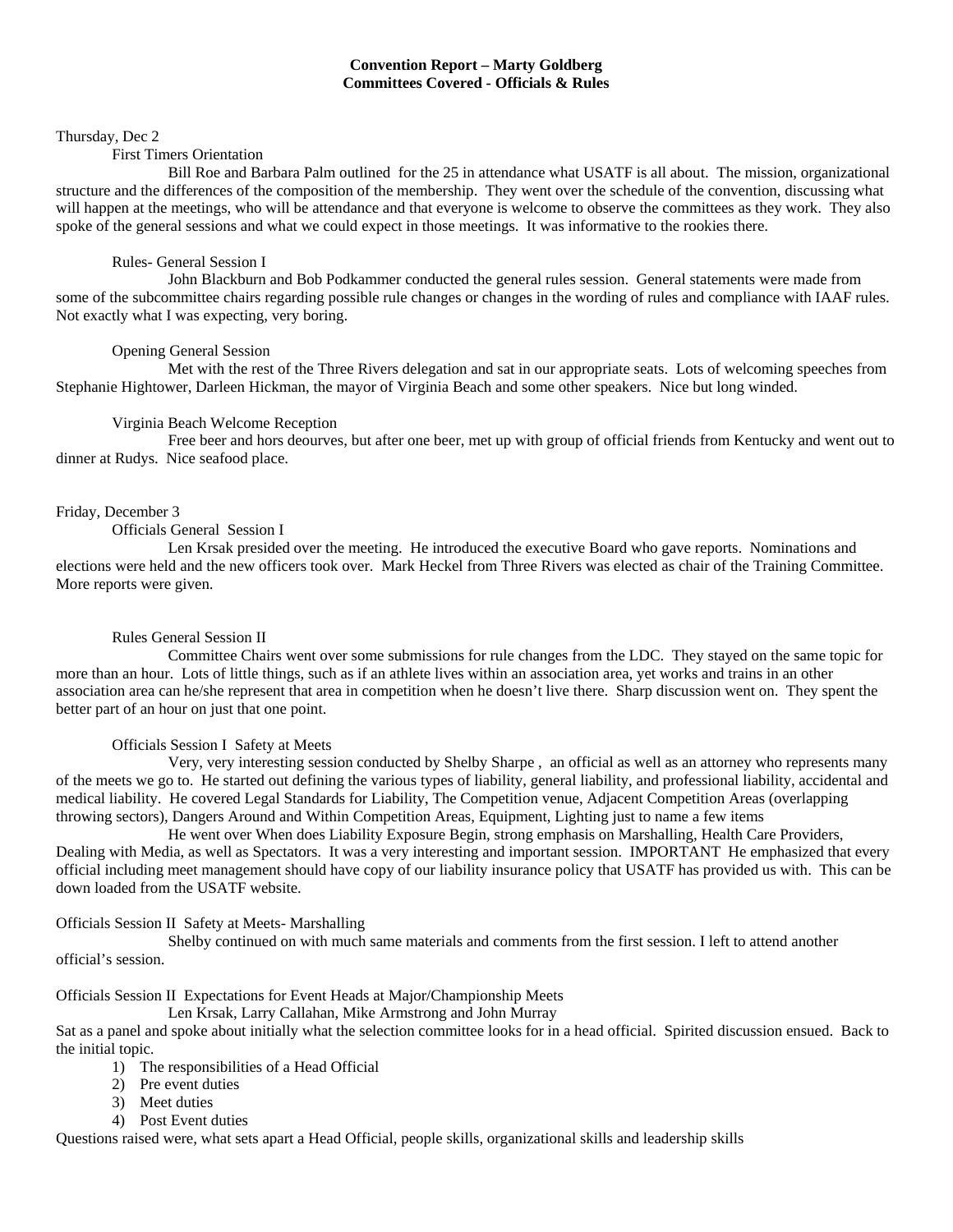#### Officials Hall of Fame Dinner

Outstanding program, food acceptable great comeradie. Worthy honorees

#### Saturday, December 4

Rules General Session

Very short meeting as they had little to report from previous meeting held.

#### Officials Session III Cross Training Officials at Major Meets

 This was another outstanding sessions with Len Krsak, Mike Armstrong, Pat----, Jim Flanik and Murray Sanford as the panel. A continuation from another session regarding the workings of the Selection Committee for National Meets. The panel spoke about the application itself, what to put down, read directions, timeliness of it. They spoke about being flexible about assignments, ability to work as a team, willingness to work second or third positions, willingness to travel as well as the quality of meets worked. The panel really got to the essence of the topic and the audience understood the need for flexibility in assignments.

#### Officials Session IV Clerking

 As this my area of expertise, I was most interested to what my two long time partners Jim Smythe of North Carolina and Dan Reynolds from Arizona would do. Hands down they covered the topic absolutely well. Having done many clerking clinics myself, I really appreciated their efforts. They dealt with:

- 1) personnel and duties
- 2) facilities, equipment and supplies
- 3) Pre-Competition duties
- 4) Competition Duties
- 5) Rules on Clerking, (IAAF, USATF, NCAA, Federation)
- 6) Forming Heats and assigning Lanes
- 7) Preventive Clerking
- 8) Resources

It was the most comprehensive session of the entire convention

I want to thank the Board for inviting me to be a part of the Three Rivers delegation.

A passing note that three members of our association were chosen to officiate either the National Indoor or Outdoor Championships. Bruce, Mark and myself.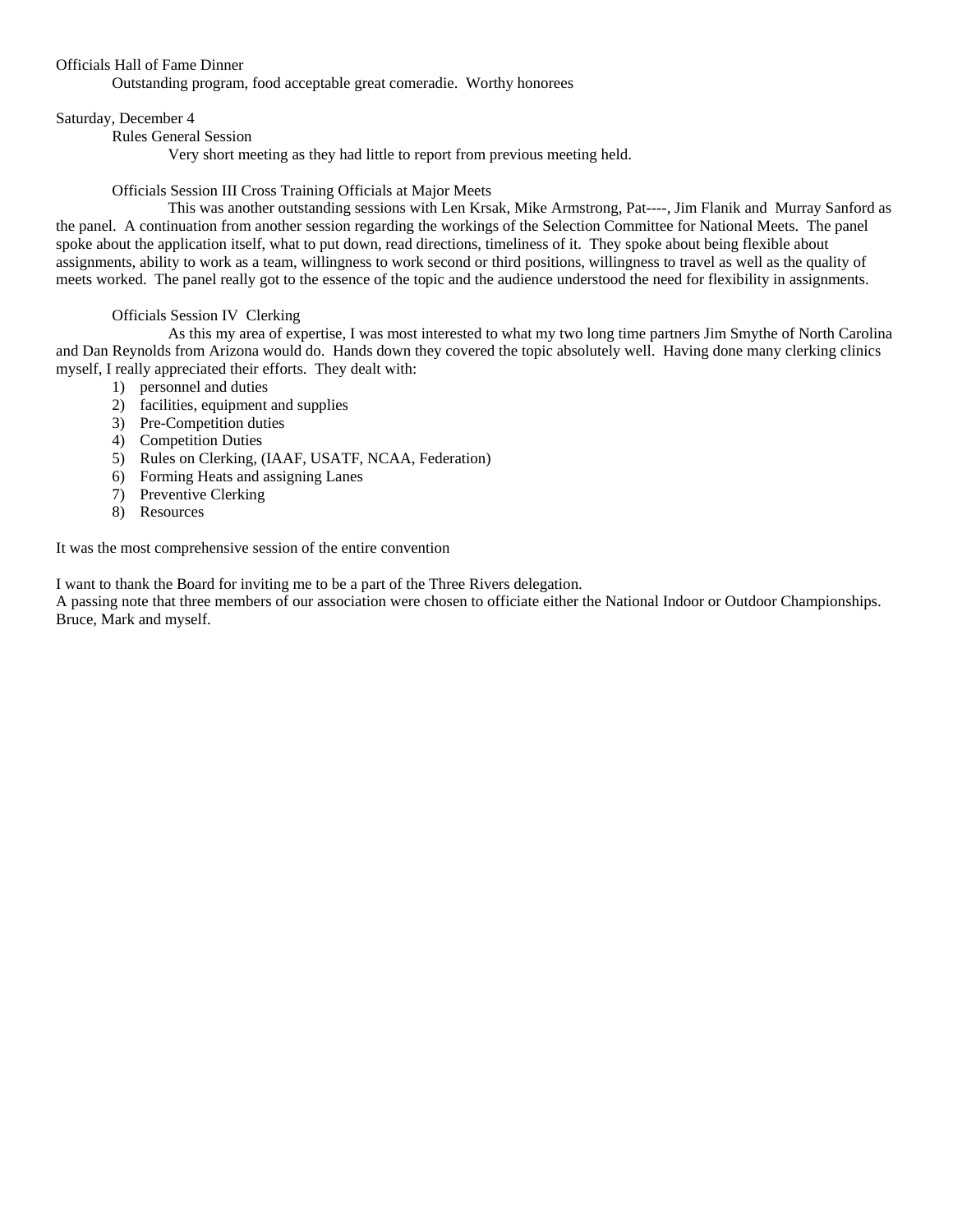# **Bruce Long Officials Committee, Rules Committee, Equipment Sub Committee, Youth**

## **Report from Officials Committee**

## **National Officials Committee Election Results**

Four positions on the NOC Executive Committee were up for election this year. The results are as follows:

Treasurer (4 year term): Sue Polansky – Long Island Vice Chair – Awards (4 year term): Gordon Bocock – Kentucky Vice Chair – Certification (4 year term): Jimmy Stuart – Southwestern Vice Chair – Training (2 year term): Mark Heckel – Three Rivers

Jimmy Stuart and Mark Heckel are new in these positions while Sue Polansky and Gordon Bocock were re‐elected.

### **Rules Changes – Significant items for TRA**

Amend Rule 300.1(c) as follows:

Athletes must be at least seven (7) years of age ((on the first day of the Youth Athletics National Championship)) on or before December 31 of the current year to compete at the Youth Athletics or Junior Olympic National.

#### Amend Rule 300.1(i) as follows:

((Proof of date of birth may be required at Association level competition, but shall be required at all Youth Athletics competition above the Association level.)) Proof of date of birth shall be submitted to the athlete's Association immediately after becoming a USATF membership. All athletes shall be required to have "Proof of Age Verified" prior to close of registration of the first level of competition, whether it is the Association Championship or the Preliminary Qualifying Meet, and at all Youth Athletics competitions above this level. The form of proof shall be a copy of a birth certificate, passport, certified baptismal record, driver's license, or United States government identification. Where the issuing Association has validated the athlete's competition entry form or membership card with "Proof of Age Verified," or other wording to that effect, the validated entry form or membership card becomes acceptable proof of age. When using on-line registration, "Proof of Age Verified" must be downloaded from the USATF membership data base prior to close of registration of the first level of competition. Letters from school or recreation offices shall not be considered as proof. ((**NOTE:** *Entries to Regional and National competitions shall be accompanied by proof of age.*))

Amend Rule 301 as follows: **SUB BANTAM DIVISION (effective 2011)** Mini Javelin (300g)

Amend Rule 301 as follows: **Young Men's/Women's Division**  Delete: ((5000 Meter Run (B))) Amend: 3000 Meter Run (((G)))

#### Add New Rule 304.4 and renumber as follows:

Computerized transponders may be used to record the finish place of a runner in cross country. A bib transponder or two transponders per runner, one attached to each shoe or foot, must be used. With this condition, the finish place recorded by the transponder system shall be the official order of finish for the runners in the competition. The referee has the authority to rule on matters of a timing irregularity or other irregularities.

#### Amend Rule 305.2(d) as follows:

Track and Field shall advance ((three)) five placed individuals and ((three)) five placed relay teams from each Regional to National. These shall be the top ((three)) five finishers in each event ((, or successive event finishers who have achieved a performance standard at the Regional Championship when fewer than three declare in the event from that Region for National.)) The combined events ...

#### Amend Rule 305.2(f) as follows:

Athletes who tie for ((third)) fifth place at the Regional Track and Field meet shall be advanced to the National Junior Olympic Championship.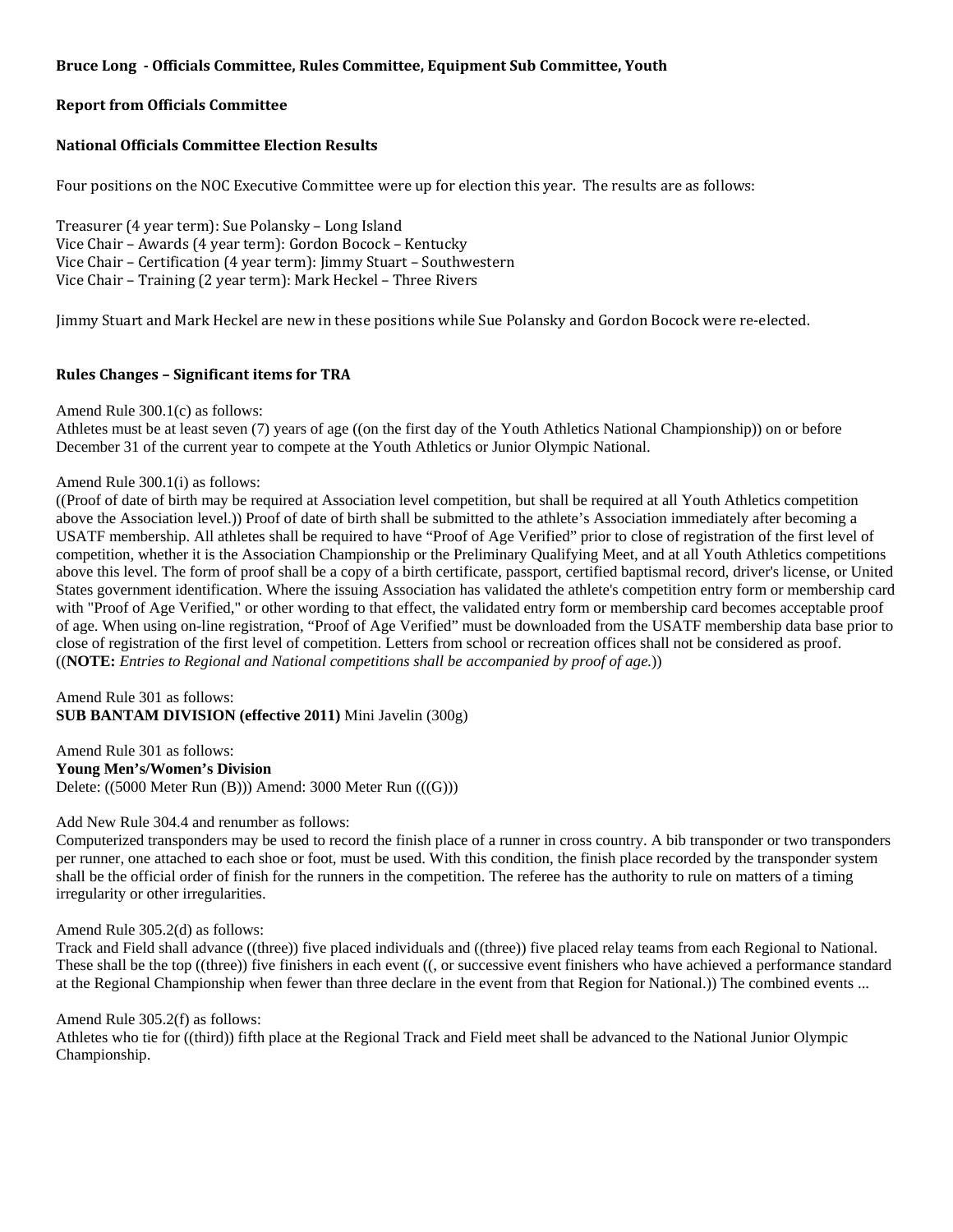#### **Mark Heckel - Officials Committee**  Three Rivers Representative to the Committee

## **General Sessions**

There were two (2) general sessions of the officials committee, as well as several ad hoc meetings of smaller sub-committees. All reports from the sub-committees are available on the USATF website for review.

Elections were held for four (4) National Officials Committee offices: Vice Chair – Awards, Vice Chair – Certification, Vice Chair – Training, and Treasurer. Results of those elections are as follows:

| Office                     | Elected                    |
|----------------------------|----------------------------|
| Vice Chair – Awards        | Gordon Bocock, Kentucky    |
| Vice Chair – Certification | Jimmy Stuart, Southwestern |
| Vice $Chair - Training$    | Mark Heckel, Three Rivers  |
| Treasurer                  | Sue Polansky, Long Island  |

All seats are for 4 years, except the Vice Chair – Training. This was a special election to replace Rex Harvey (Iowa) who resigned the position in April 2010. Mark Heckel (Three Rivers) will serve the remained of Rex's term (2 years) and then be eligible for reelection.

Gordon Bocock and Sue Polansky were incumbents. Jimmy Stuart (Southwestern) replaced the term limited Jim Flanik (Lake Erie) who had served as national certification chair for 8 years. Chair Len Krsak thanked Mr. Flanik for his service, and he received a welldeserved standing ovation from the gathered officials at the first general session.

Mike Price, an insurance representative, gave a very informative presentation on officials insurance when they register with USATF. The presentation is to be available on the USATF website for members to review.

Shelby Sharpe (Southwestern) followed Mr. Price's presentation with some brief remarks about officials liability which were well received.

Bob Podkaminer (Pacific) reviewed NCAA rules changes. While there were no significant changes, he did point out two things:

- 1. The entire section on cross country in the new rule book has been substantially reduced with the removal of the cross county operating procedures. This material has been moved to a different manual.
- 2. The change in reference to markings for the pole vault runway have changed in language only the markings as indicated in the book appear to be different, but in fact, are the same as they have been. There was no change in their location, on in the determination of which side of the 5cm wide mark is the starting point. Any questions should be forward to Mr. Podkaminer.

Yvonne Grimes gave a brief report on Affirmative Development committee work. They are essentially looking for another project at this time.

Delores Murray gave a brief report on the appeals and selection process. She reminded officials that resumes are verified; evaluations are considered as part of the process; and that extra sheets appended to the application are discarded and not considered. Jimmy Stuart reported on the newsletter which will be reduced from monthly to bi-monthly. Officials are encouraged to subscribe via listserv for timely delivery and to reduce costs.

Bob Springer (Pacific Northwest) reported that there was a high incidence of weight implements failing due to improper handles. He has addressed this with the manufacturers, and they are working to bring the handles into compliance. Mr. Springer and Ivars Ikstrums (Pacific Northwest) also presented a very good session on weights and measures issues, particularly markers for implements and their adhesion to various surface, and how to clean them; and on testing of hurdle pull-over weights. The overflow session was excellent, and provided great information to all weights and measures officials. If you are interested in becoming a weights and measures official, it is recommended that you subscribe to the weights and measures newsletter (edited by Mr. Ikstrum).

Murray Sanford (Georgia) urged all event head officials to complete the crew evaluations after each meet. These are a vital part of the evaluation process when it comes to meet selection. Officials who may not be known to the selection committee can increase their chance of selection by having good reviews from the meets that they work.

Win Eggers and Keith Mitchell (Indiana) discussed the current national shirt status. I was not present for a large portion of their presentation due to other discussions regarding training, but there will be a survey developed and distributed through the official's website to gauge interest in a new, long-sleeve official's shirt, and a uniform hat. Watch the official's website for more information. John Bahakel reported that this was not a law and legislation year, so there was not anything substantive for officials.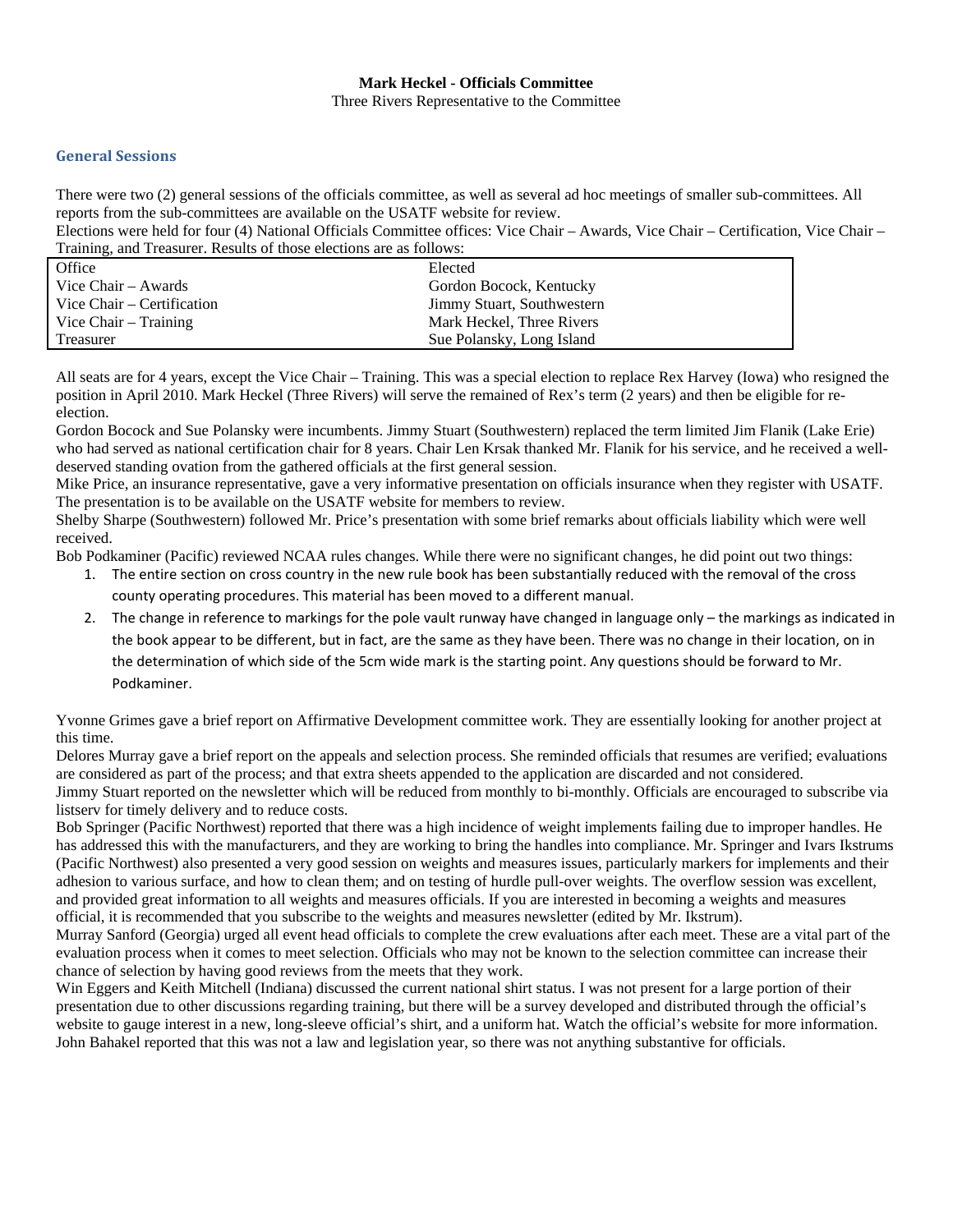**Awards** The following are the award winners for 2010: Andy Bakjian Award (Outstanding Service)  *Shirley Crowe, Gulf*  Charles Ruter Award (Outstanding Running Event Official)  *Gordon Bocock, Kentucky Fred Thomas, Ohio*  Horace Crow Award - Outstanding Field Event Official  *Mike Armstrong, Arkansas*  James Grey Award - Outstanding Leadership  *Jim Carlisle, Southwestern*  John Davis Award - Outstanding Humanitarian  *Dick Moss, Georgia*  Chair Awards - Special awards given each year by the Officials Committee Chair  *Jo Borrows, North Carolina Richard Messenger, West Virginia Monique White, Mid-Atlantic Ken Yerger, Mid-Atlantic Ivars Ikstrums, Pacific Northwest Bob Springer, Pacific Northwest* 

A new award, sponsored by the race walk committee, honored Lori Maynard, a long-time friend and official of the race walk events. The initial recipient was *Bruce MacDonald, Long Island*.

Four officials were inducted into the Officials Hall of Fame:

- Herbert "Dibol" Allen, Gulf (deceased)
- Al Minturn, Southern California (deceased)
- Rex Harvey, Iowa
- Bob Podkaminer, Pacific

### **Clinics**

Shirley Connors (Pacific) coordinated a number of clinics at the meeting. These included:

| Clinic                                              | Presenter(s)                                        |
|-----------------------------------------------------|-----------------------------------------------------|
| Safety First: Track & Field's Top 10 Safety Issues  | Shelby Sharpe, Southwestern                         |
| Decision Making and Soft Skills of a Referee        | Bob Podkaminer, Pacific                             |
| Marshaling for Safety                               | Shelby Sharpe, Southwestern                         |
| Expectations for Event Heads at Big Meets/Nationals | Mike Armstrong, Arkansas; Larry Callahan, Niagara;  |
| (panel discussion)                                  | Len Krsak, Ohio; John Murray, Pacific               |
| The Importance of Cross-Training for National and   | Jim Flanik, Lake Erie; Pat Lavelle, New England;    |
| Master Officials (panel discussion)                 | Dennis Olafson, Oregon; Eric Smith, Florida         |
| <b>Clerking</b>                                     | Jim Smyth, North Carolina; Dan Reynolds, Arizona    |
| Weights and Measures (2 hour hands on)              | Richard Messenger, West Virginia; Jo Burrows, North |
|                                                     | Carolina                                            |

### **Championships Meet Selections**

Three (3) Three Rivers Association officials have been selected to work at the 2011 National Championships:

| Indoor Championships (Albuquerque, NM)  | Outdoor Championships (Eugene, OR)         |
|-----------------------------------------|--------------------------------------------|
| Marty Goldberg – Clerk of Course        | Bruce Long – Javelin                       |
| Mark Heckel – Chief Implement Inspector | Mark Heckel – Chief Electronic Measurement |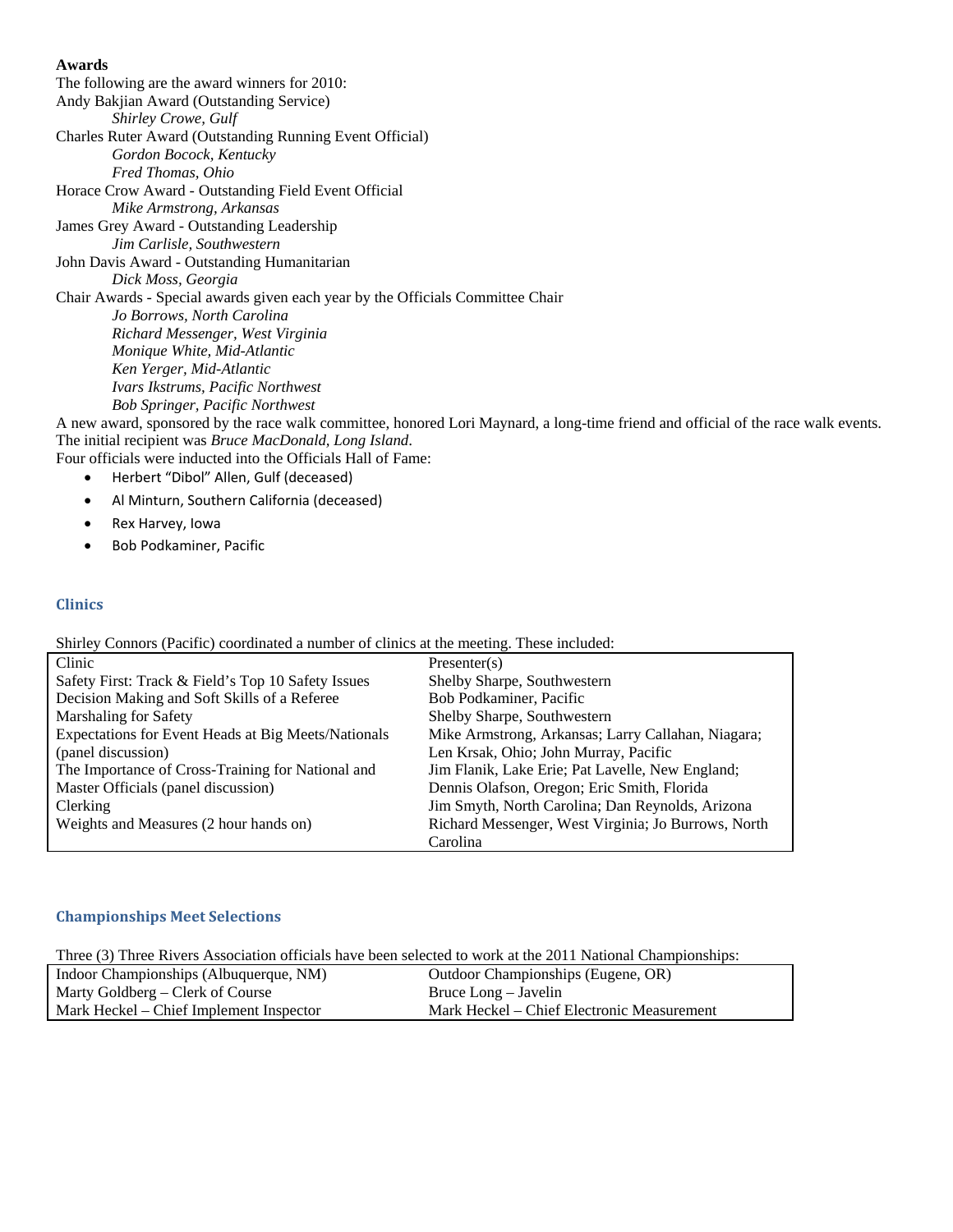# **Frank Rodenbaugh (President) - Associations Committee**

Region Alignment:

There will now be 7 regions for Associations. This will align with the masters regions. This will allow the association to hold Open Championships with the Masters Championship which should make a stronger meet.

An Association Manual will be completed in early 2011.

A new scanning system was used for attendance at the association meetings. This replaced the line to sign in by scanning our membership card.. It will be used for all meetings in the future. Your membership number will be on the back of your registration tag.

Andy Martin gave us an overview of 2010. Items included: effective communication

 fiscal management success of the \$10 membership assoc. webpage online sanctions, We are getting there. over 100,00 members, over 5300 sanctions 27,035 clubs

Requirements for web page discussed. There are 12 requirements. Grievance panel should be set up as per Reg 21. We should have a list of 3-5 people. Grievance process is to be put on web page.

Finances was a big item of discussion.

Each association is responsible for completing their own annual tax return.

New numbers for filing 990 based on gross income. Pass through money is not included in the gross income. This is why it is important to keep our finances itemized and accurate. It affect the amount of gross income and which form we need to complete.

990 MUST be filed with the state.

Failure to file 990 will cause a loss of group exemption. It could also jeopardize the status of USATF. There must centralized control of the finances. Only one (1) person should have control of finances. No committee checking accounts or access to money. There can be more than one checking account, but signers are to be the same people.

USATF only has one (1) person who handles income and expenses for the entire organization. This includes all committees, etc.

Associations need stiffer control of their finances. Board has fiduciary responsibility.

We have a benefit over profit companies.

Monthly or no worse than quarterly reports( ledgers) should be presented by the treasurer! Also strongly suggested that copy of bank statements be sent to president for review each month. Banks will do this.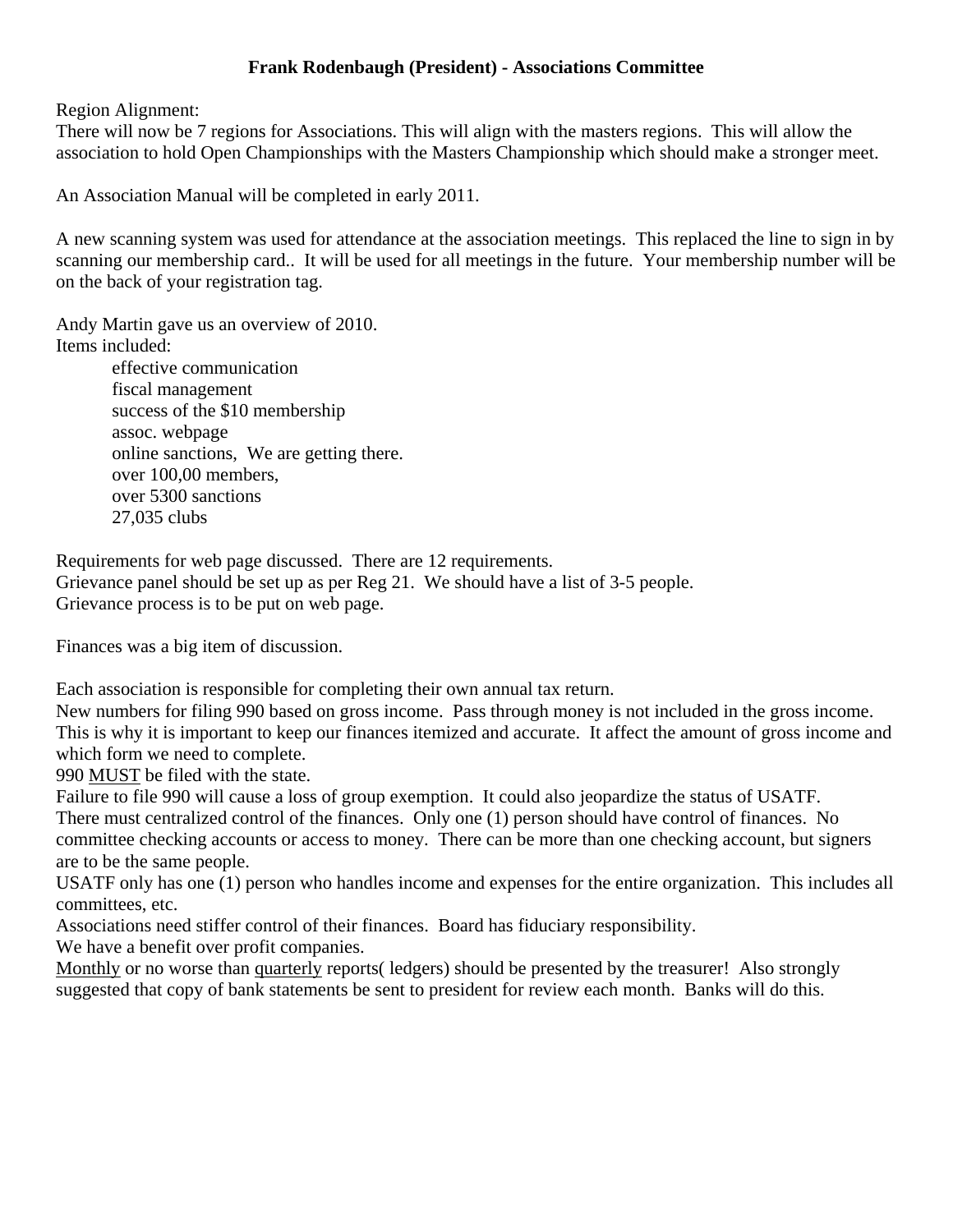# **Nicole T. Berry – 3 Rivers Secretary Associations Committee, Youth Committee**

**Association Workshop** – Attended Proper Fiscal Management Workshop, A brief presentation was given by the Pacific association of their web site as a follow-up to effective communication workshop held previous day. Pacific Association has very advanced web site similar to National Site. They acknowledged having access to volunteers who build web sites as a profession with developing their web site to its current state. See attached link. http://www.pausatf.org/.

Presentation given on Association budgeting and proper financial oversight was ensightful. Emphasis was placed on developing templates to assist with accurate tracking of expenses and revenue.

**Youth Council Workshop** – The main topic of discussion was the possibility of National Funding for an Obesity Awareness Campaign. The Purpose of the campaign is to get all youth involved with understanding the importance of healthy eating to prevent and decrease the prevalence of obesity. Lionel asked for interested attendees to form a sub committee to help implement the campaign. After a vote was taken I was appointed committee chair with a 6 members. I will keep the association posted of the progression for this initiative.

**Coffee with CEO and Board Members** – It was very interesting to hear the athletes whom labeled themselves as B Level athletes speak about their challenges with acquiring financial support to travel and compete at elite meets. These concerns are across the board for all athletes regardless of age. Board Members encouraged athletes to think outside the box when searching for funding and be creative with developing their own fundraising campaigns. Much discussion was had surrounding creating a media following for the sport of track and field. The board pointed out the increase in televised events in addition to offering live web cast for the 2010 Junior Olympics. The board agreed more media coverage is a must outside of the Olympics and are working to ensure a plan is developed to promote coverage. This was one of the few times that all USATF board members were in attendance.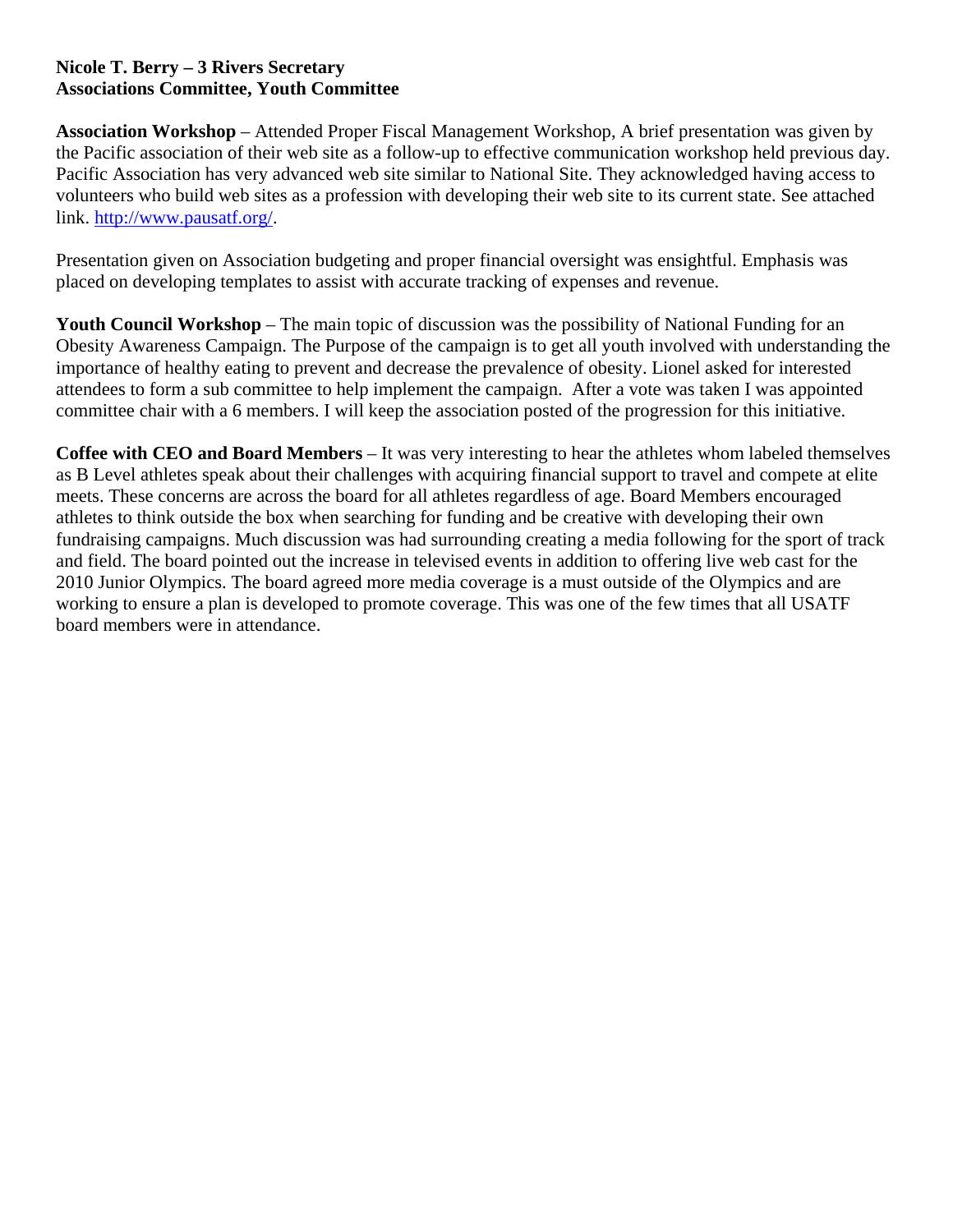### **Joseph Sarver – LDR Minutes**

. Mark Schwartz covered some of the women's LDR topics at the meetings since there was overlap. I had a chance to meet with the women's ADP outside the meetings and spoke with the women's national LDR chair also the Twin Cities marathon director afterwards concerning some Pittsburgh issues...any questions drop me a line.

# **Men's LDR 12/3/10 10-12 a.m**.

Discussed water & aid stations for elites and how far from the table assistance can stand

Only medical personnel can remove a distressed athlete and at an aid station.

U.S. citizenship was discussed, 2 year wait after naturalization Vote to table issue for the rest of track & field vote.

Discussed rotating world half marathon and world cross country on alternating years.

Discussed London Olympic course with on 2.2 loop & four 6 mile loops that won't end in the Olympic stadium, January 1st – 18 month qualifying window.

Gold label races will auto qualify for trials. Houston will mimic course with 3 loops & 1 2.2 loop course.

# **Masters LDR 12/3/10 12-2:00 p.m**

Selection were voted on for all age group catagories from 40-90+ age groups.

Contributor award went to Lee Ann Meyers.

Men's masters LDR 100km championships team finished 2nd, men's 24 hr finished 2nd. Reviewed the masters championships for 2010-2011

Dan Brown discussed athlete's grants for open runners. Tier 1-3 (800-1500) (5km) (Steeple) also discussed 2010 team results and 2011 championships.

### **LDR Division 12/3/10 5-6:00 p.m.**

Discussed men's & women's commonalites, national championships

Cross country & half marathon team picks were discussed, subjective vs. objective criteria, team selection, staff selection, AADP selection and time standards.

The Olympic trials were discussed for the marathon.

The citizenship of the athlete 2 year vs. day of naturalization were discussed.

### **Masters LDR 12/4/10 12-2:00 p.m**.

The following topics were discussed at this meeting:

Records committee topics were approved or tabled

Team championships and grand prix for teams

Trying to get more women race cross country was discussed

Rules & regulations regarding protests went from 24hrs – 1hr since most athletes & officials may not be present after & hour.

National Championships add trail & team scoring discussed, 3 for open and 5 person teams for cross country.

Mountain, ultra & trails were discussed with possible championships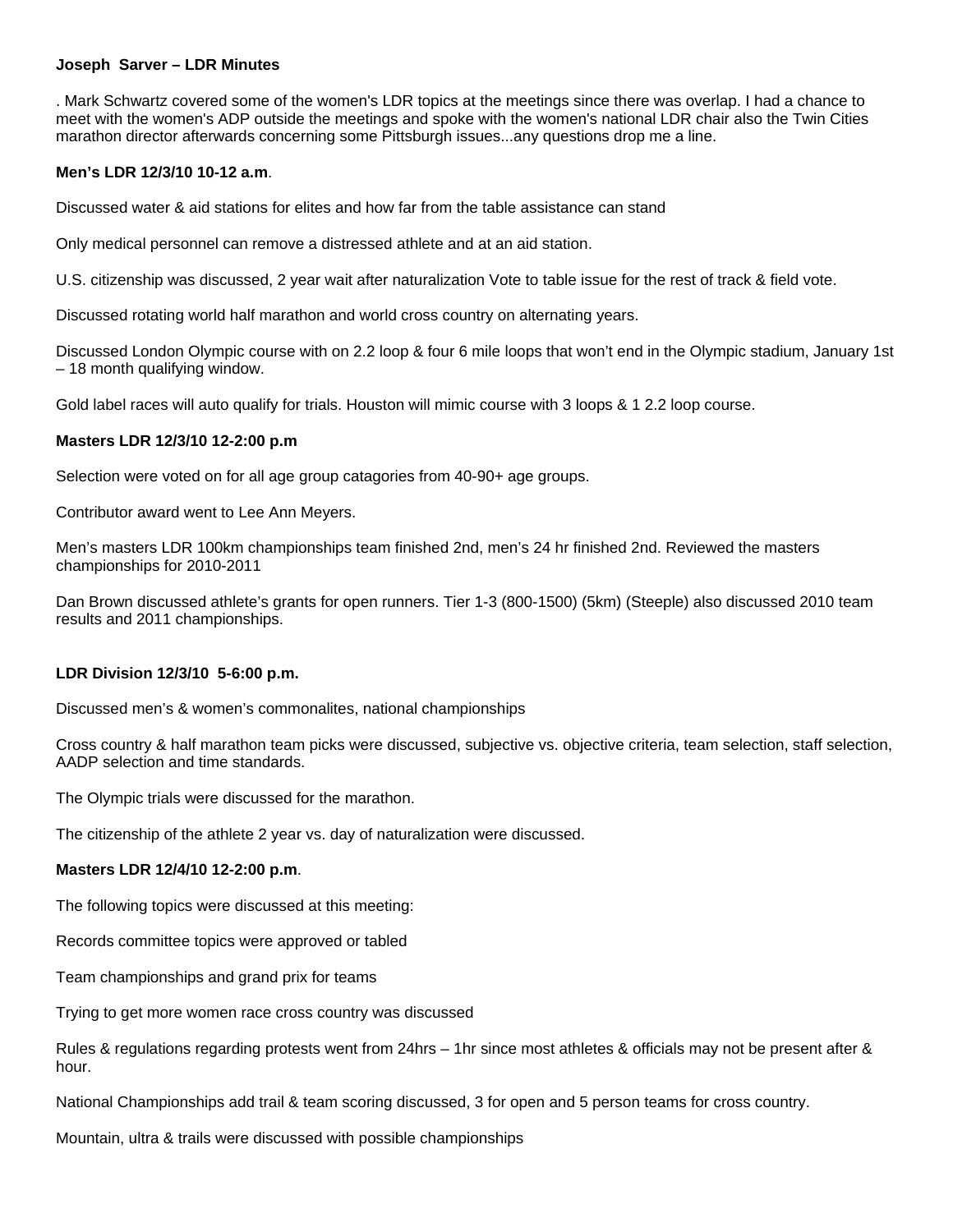The Outer Banks half & marathon and the 8km were presented as a possible masters championship Ann Arbour Michigan 10km as a masters championship race 6/5/11 The masters circuit can be found on the USATF website Rules & membership changes discussed.

# **LDR Division Men 12/4/10 2-4:00 p.m.**

Cross country San Diego meet discussed Coaching level 1 training was presented Edinboro team grand prix (Scotland) discussed Seattle Washington 2011 national cross country & golf course presented The world half marathon championship world cross country alternating years. Bill Roe described the Chinese half marathon experience A Nike \$1 million sponsorship program was discussed, & debated. Austin Texas Rogue club team program 10-12 athletes, sponsorship USA distance project presented Houston marathon trial course for elites closed and debated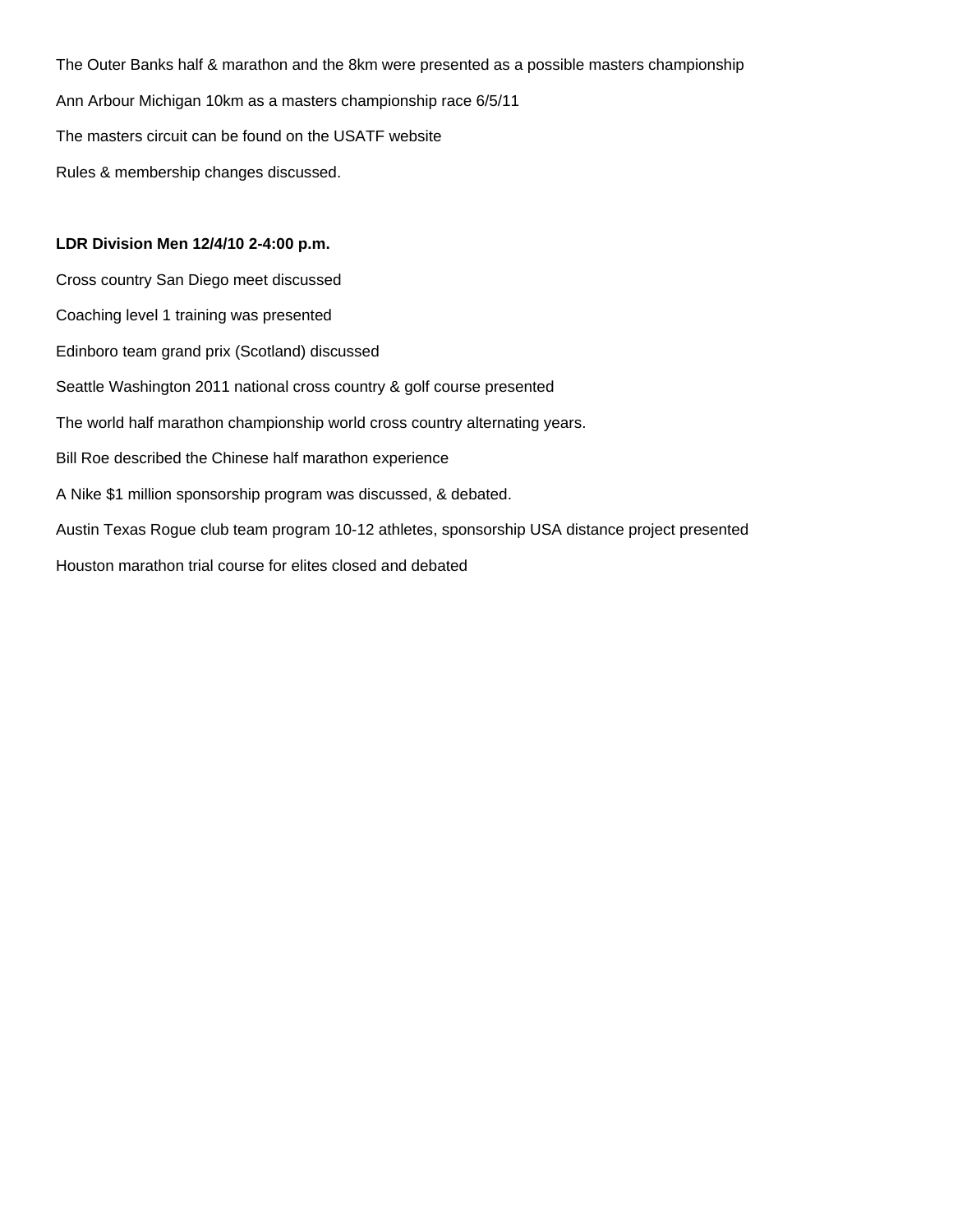# **10 USATF Annual Meeting**

# **Mark Schwartz - Masters**

# **Masters Age Division Athletes of the Year**

M40 Tracy Lokken, W40 Stephanie Herbst Lucke M45 Mbarak Hussein, W45 Linda Somers Smith M50 John Tuttle, W50 Joan Samuelson M55 Reno Stirrat, W55 Kathryn Martin M60 Doug Winn, W60 Sabra Harvey and Nancy Rollins M65 Doug Goodhue, W65 Sharon Dolan M70 Bill Riley, W70 Barbara Miller M75 Ray Parella, W75 Lois Gilmore M80 Jerry Johncock, **W80 Margretta Lutz** M85 **Lou Lodovico** M90 Henry Sypiewski, W90 Evelyn Tripp

# **Race Walking Awards**

Captain Ron Zinn Memorial Awards: Male Athlete: **Trevor Barron** Female Athlete: Maria Michta Mike Riban Contributor Awards: Maryanne Daniel, Stella Cashman, USATF Minnesota Association Henry Laskau Junior Athlete Award: **Trevor Barron**, Nicolette Sorensen Male Race Walker of the Year: Chris Schmid Female Athlete of the Year: Teresa VaillReno Stirrat,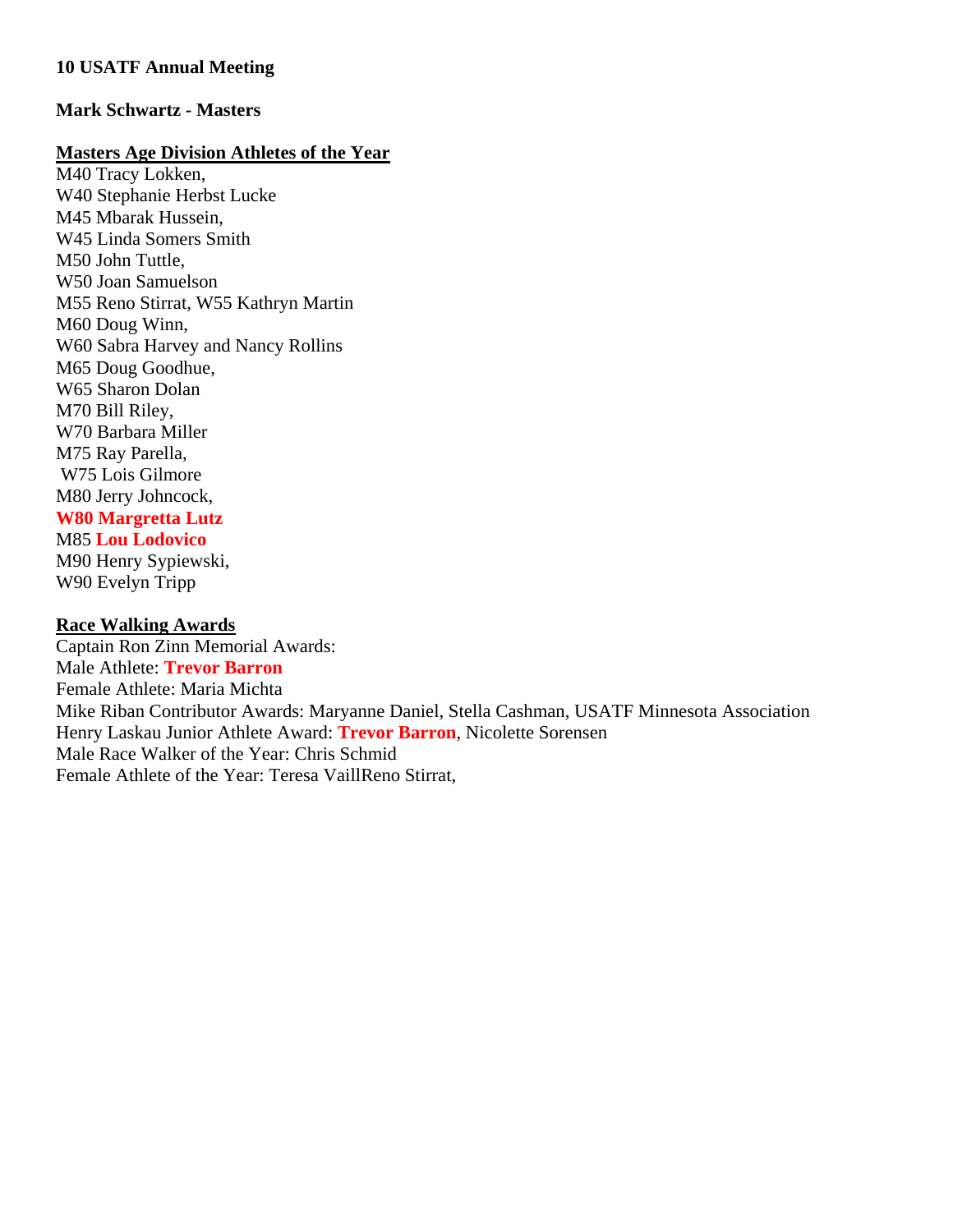### **Youth Chair Report – Oronde Sharif**

# **2010 ADMINISTRATORS WORKSHOP DEC. 1-2, 2010**

Duties & Responsibilities of Youth Chairs/Regional Coordinators

A general overview of the role and responsibilities of the youth chair and regional coordinators were discussed. In addition, protocols concerning complaints, issues, and rules violations were addressed.

Hy-Tek 3.0 Presentation

The updated version of Hy-Tek was demonstrated. There was also discussion about the cost of Hy-Tek and the use of Hy-Tek by USATF. USATF may look for another vendor if a sensible contract and agreement cannot be secured. Lionel Leach informed the attendees to hold off on purchasing the 3.0 version until further notice.

- Coach O Online Entry Presentation Coach O presented on their product and answered questions about their service.
- Review of Youth Rules and Bylaws
- Microsoft 101 An overview of how to properly use Mircosoft Excel and Word was given.

# **2010 ANNUAL MEETING**

SITE SELECTION

- 2012 J.O. Cross Country Championship Albuquerque, NM
- 2012 Youth Athletic Championship Arlington, TX
- 2012 J.O. Championship Baltimore, MD

### QUALIFIYING ATHLETES

• The number of competitors that will move to Youth Nationals and J.O. track and field championships will change from 3 to 5

# USATF/AAU SCHEDULING CALENDER

 USATF and AAU have developed a unified calendar for the outdoor track and field season from now until 2018. No championship meets are to be held outside of scheduled dates unless permitted by the National Office.